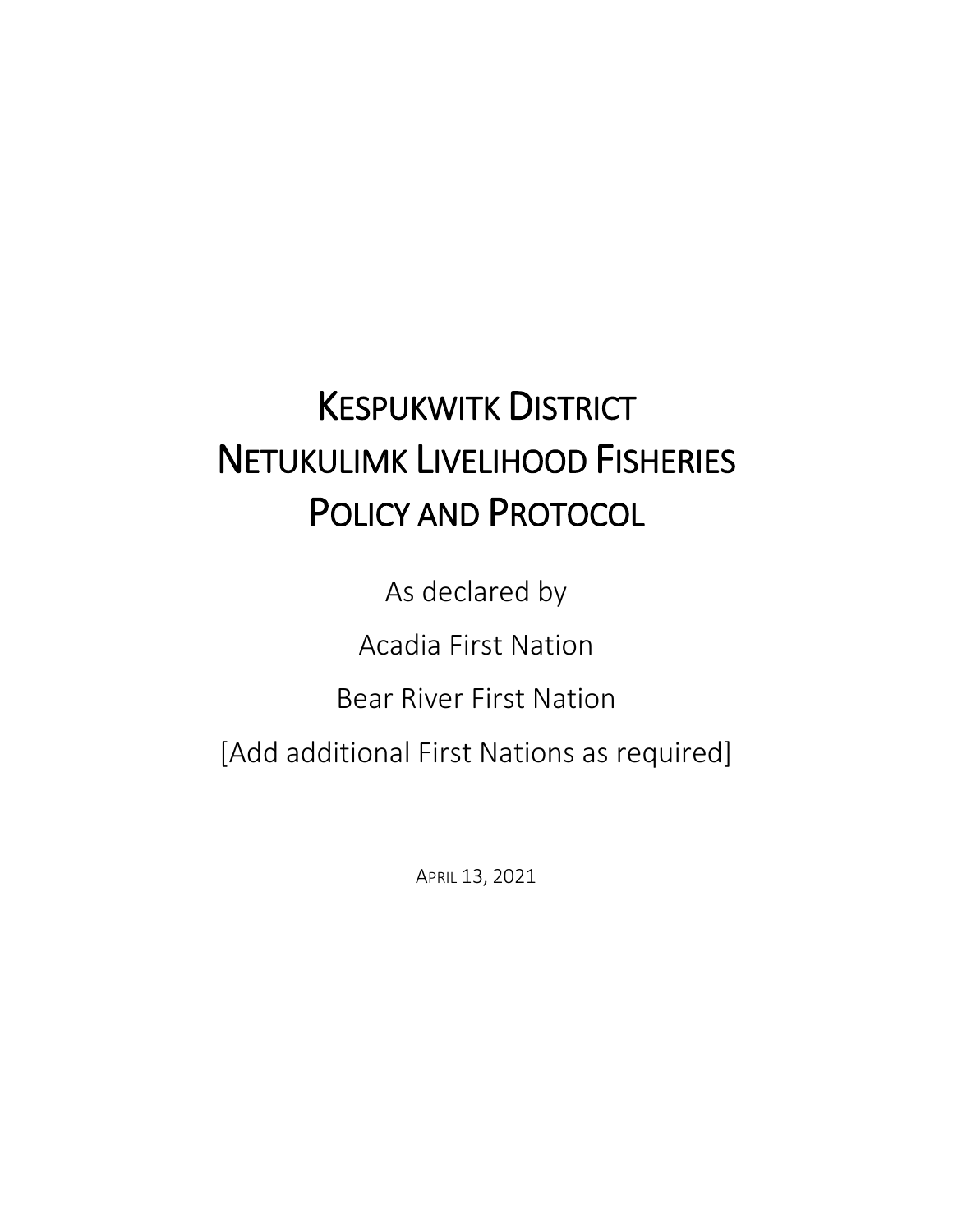# 1 PREAMBLE

The Members of Mi'kmaq First Nations in Nova Scotia are beneficiaries of the Covenant Chain of Treaties made with the Crown between 1725 and 1761, including the Treaties of 1760-61, that were the subject of the 1999 Supreme Court of Canada decision in the case of Donald Marshall, Jr.

In accordance with these Treaties, Mi'kmaq in Nova Scotia have the right to harvest and sell fish for the purpose of earning a moderate livelihood (MLF harvest). Accordingly, Mi'kmaq Band Councils in Nova Scotia recognize the obligation to manage fisheries activities of the Mi'kmaq communities' members in Nova Scotia.

The First Nations of the Kespukwitk District intend to explore a Nmɨtiknen among their First Nations. The goals and purpose of exploring the development of a Nmitiknen, include to:

- 1) Take responsibility for the stewardship of our territory through a collaborative collective approach.
- 2) Recognize and implement our inherent right to fish as Mi'kmaw.
- 3) Govern according to Mi'kmaw customs.
- 4) Demonstrate respect for all within the territory. It is not to exclude.
- 5) Exercise self-determination and self-government, along with our right to self-regulate as a Nation, as protected under section 35 of the Constitution.
- 6) Strengthen relationships and further Mi'kmaq self-determination through fulfilling ancient responsibilities, to all of our relations, through the support and assistance of various kinds and levels of Mi'kmaw governments – Band Councils, the Grand Council and the Assembly.

That work on the Nmɨtiknen may result in further refinement of this District Policy and Protocol.

This Kespukwitk Livelihood Fisheries Policy and Protocol provides the policies and protocols for the management of the Mi'kmaq Netukulimk livelihood fishery in our District.

The Kespukwitk communities believe that it is in keeping with traditional Mi'kmaw law that every community or district of communities in Mi'kma'ki has a responsibility to be protectors and stewards of the resources around them for their families, their community and for the Mi'kmaq Nation as a whole. The purpose of this Policy and Protocol is not to claim exclusivity of access to these resources by our communities, but to ensure that all Mi'kmaw communities respect Netukulimk values and the part that our communities play as stewards of Kespukwitk lands and waters, as we need to respect the same values in lands and waters under their stewardship.

Our Band Councils will seek to ensure that this Kespukwitk Livelihood Fisheries Policy and Protocol is properly and fully communicated amongst our Band members and to other First Nations in the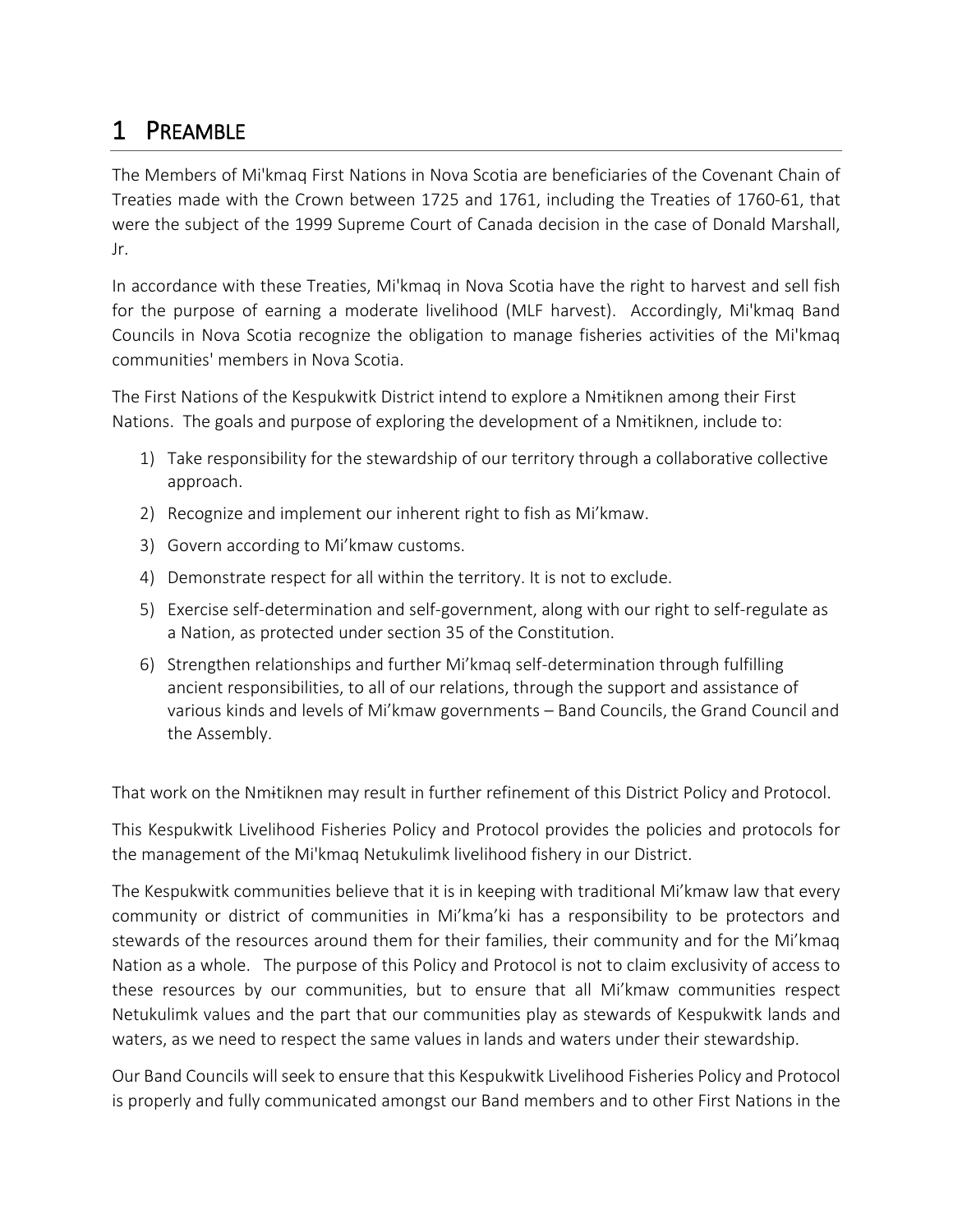effort to promote a Netukulimk MLF harvest and collaboration with other Mi'kmaw communities and Districts for the sustainable management of Mi'kmaq fisheries in our District of Kespukwitk.

This Kespukwitk Livelihood Fisheries Policy and Protocol has been prepared, adopted, and implemented without prejudice to the Mi'kmaq Aboriginal and Treaty Rights and the inherent Rights and interests of Bands and all members of the Mi'kmaq Nation.

This Kespukwitk Livelihood Fisheries Policy and Protocol should be read and interpreted in its entirety.

This Kespukwitk Livelihood Fisheries Policy and Protocol is a living document and may be amended from time to time based on experience, dialogue and communication with our members.

# 2 MANAGEMENT VALUES

2.1 Management values applied to the implementation of the Kespukwitk Livelihood Fisheries Policy and Protocol will be:

# 2.1.1 Netukulimk

Netukulimk is defined as the use of the natural bounty provided by the Creator for the selfsupport and well-being of the individual and the community by achieving adequate standards of community nutrition and economic and spiritual well-being without jeopardizing the integrity, diversity or productivity of the "natural bounty".

The principle of Netukulimk has been the foundation of sustaining Mi'kmaw families, communities and society since time immemorial.

# 2.1.2 Protection of Treaty and Aboriginal Rights

The implementation of this Kespukwitk Fisheries Management Plan including all harvesting and marketing activity will be undertaken in a manner that does not compromise, abrogate, or diminish the inherent and Treaty Rights of the Mi'kmaq Nation. Accordingly, harvesting shall not compromise the viability of individual species for harvesting by future generations.

# 2.1.3 Sustainability

Sustainability refers to the capacity of natural systems and Mi'kmaw society to coexist through ecological and societal balance. Sustainability involves five distinct factors: environmental, social, economic, cultural, and spiritual. Each of these are principal factors for the sustainability of a Mi'kmaq fishery livelihoods.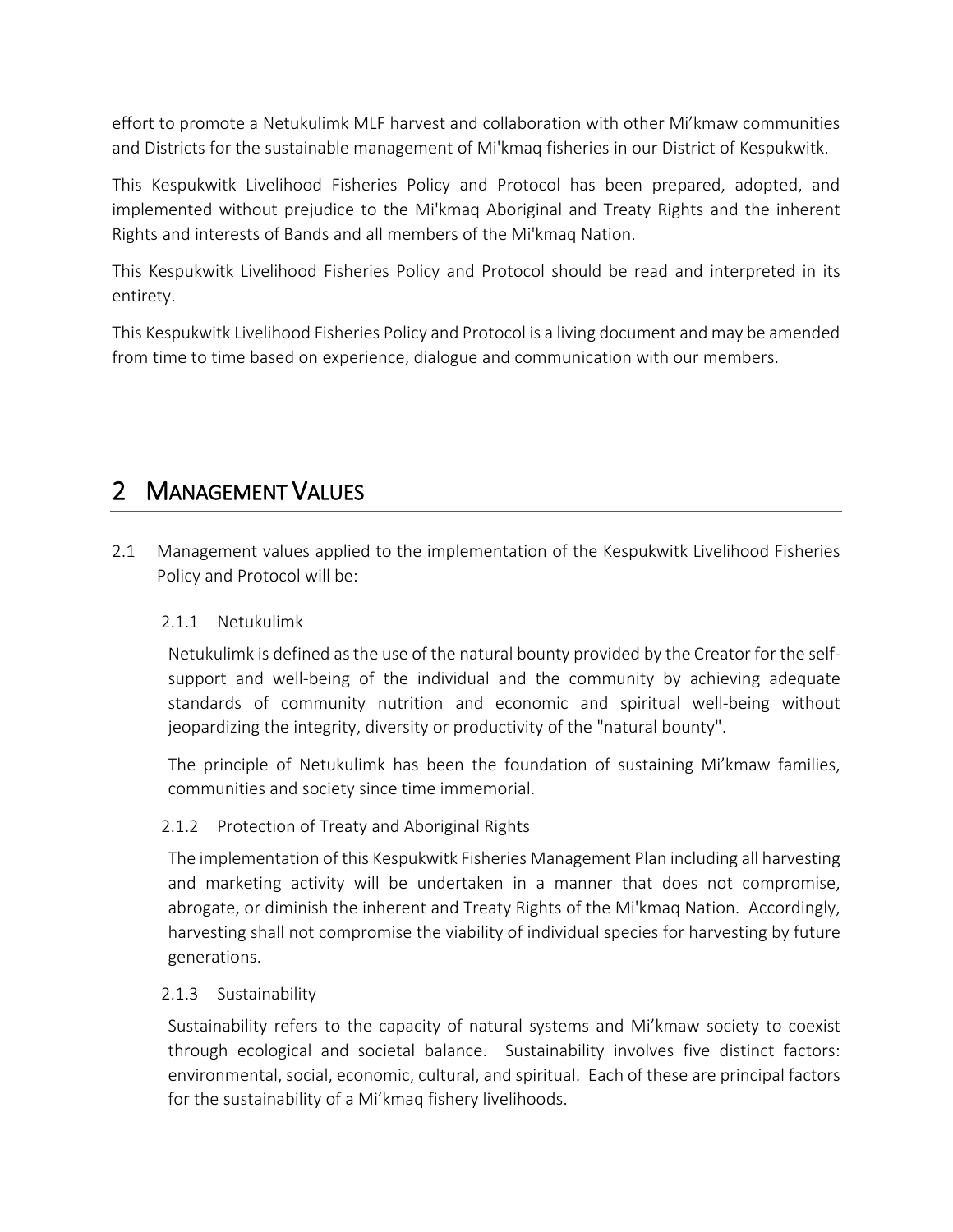### 2.1.4 Economic

Economic sustainability is the long-term success of the structure and function of the Mi'kmaw economy through efficient and responsible use of natural resources in a sustainable manner through focus on the other components of sustainability (environmental, social, cultural, and spiritual).

### 2.1.5 Social

Social sustainability involves maintaining and improving Mi'kmaw social well-being across varying levels of social systems, including family, community, district or organization. Social indicators include equality, equity, poverty, education, and importantly, health and wellness.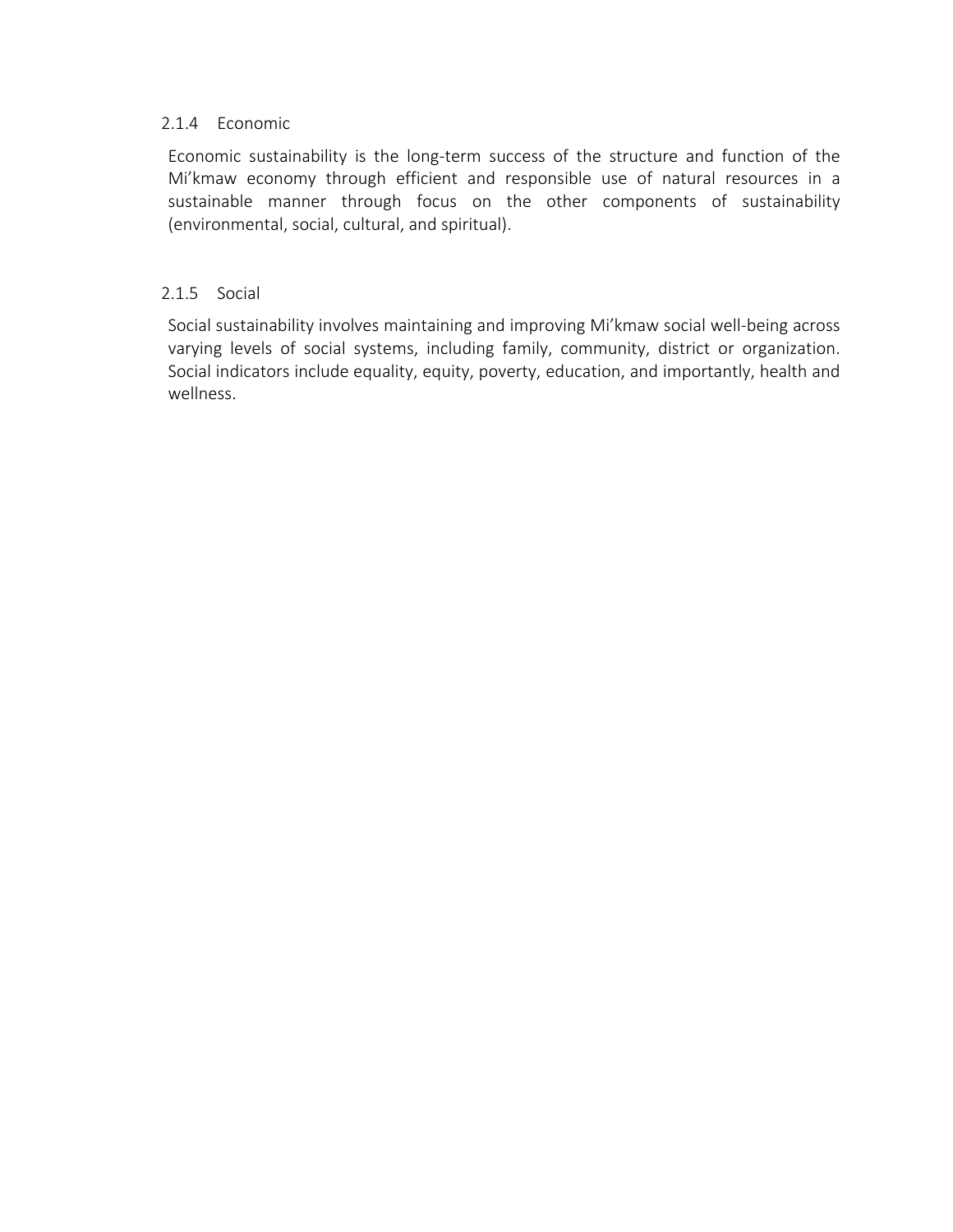### 2.1.6 Environmental

Environmental sustainability refers to the ability of the biophysical environmental of each District of Mi'kmaki to support long-term environmental quality through protection of natural capital (i.e. land, air, water, minerals, etc.). This involves human interaction with the environment in a manner to avoid depletion or degradation of natural resources and systems.

### 2.1.7 Cultural

Cultural sustainability is the long-term maintenance of Mi'kmaw cultural beliefs, practices, heritage, and rights through future generations. Cultural sustainability involves initiatives and actions taken to prevent the extinction of Mi'kmaq culture within Mi'kmaki where other components of sustainability threaten Mi'kmaq existence.

#### 2.1.8 Spiritual

Spiritual sustainability is situated at the intersection of traditional spiritual and sustainable principles through an understanding of how the natural environment contributes to Mi'kmaw spiritual wellness. This component of sustainability focuses on maintaining connections between Mi'kmaq people and our environment.

#### 2.1.9 Fairness

This Kespukwitk Netukulimk Livelihood Fishery Plan will apply impartially to all Members of our First Nations and will be implemented without favoritism or discrimination.

#### 2.1.10 Gender Equity

This Kespukwitk Netukulimk Livelihood Fishery Plan is based on the principles of gender equity in the fishery. Accordingly, efforts will be undertaken to remove any gender barriers in the implementation of all fishery related activities.

#### 2.1.11 Transparency

The implementation of this Kespukwitk Netukulimk Livelihood Fisheries Policy and Protocol and the decisions made under it will be recorded and communicated to all Band members, regardless of their involvement in fisheries activities.

#### 2.1.12 Conservation

This Kespukwitk Netukulimk Livelihood Fisheries Policy and Protocol will be implemented in a manner consistent with the Mi'kmaq standard of Netukulimk, supported by internationally accepted principles of conservation which emphasizes the integrity, diversity, and productivity of the natural resource.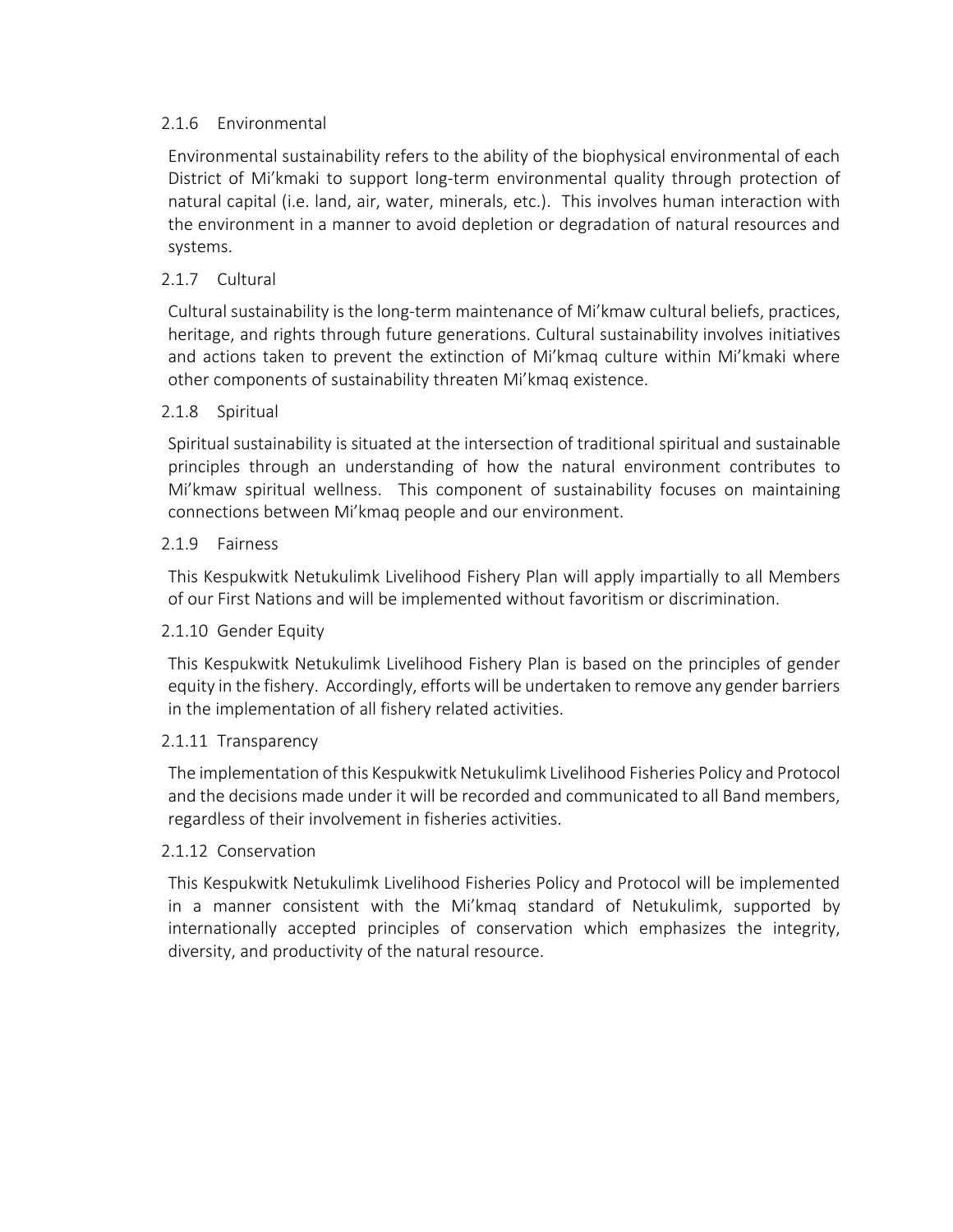### 2.1.13 Safety

This Kespukwitk Netukulimk Livelihood Fisheries Policy and Protocol aims to ensure and promote the safety of harvesters, other fisheries workers, and community members through prevention, education, monitoring and enforcement.

#### 2.1.14 Community Benefit

Fisheries management activities are designed and implemented with the aim of enhancing and maximizing community benefit over the benefit of any one individual or enterprise.

### 2.1.15 Accountability

Without limiting or infringing on the Rights of our members, fisheries management activities will be conducted in a manner that demonstrates good governance, procedural principles and the sharing of information in a respectful manner, honoring the treaty relationship of collaborative co-existence.

### 2.1.16 Cooperation and Respect

If our First Nations wish to seek MLF fishing opportunities for our Band members in other Districts outside of the traditional area of Kespukwitk, or when MLF fishing opportunities or activities directly or indirectly effect other First Nations, we will seek to develop a formal protocol, policy, group or process with the other First Nation(s) that may be affected and seek to accommodate any concerns they may have.

Similarly, when Band members of other First Nations wish to MLF harvest within our District of Kespukwitk, they will be expected to abide by the principles and rules of this Kespukwitk Netukulimk Livelihood Fishery Plan, as may be modified by discussion and agreement with us.

#### 2.1.17 Peace

Without limiting or infringing on the Rights of the Mi'kmaq Nation, communities and Band members, fisheries management activities will be conducted in a manner to promote and protect peaceful relations with adjacent communities.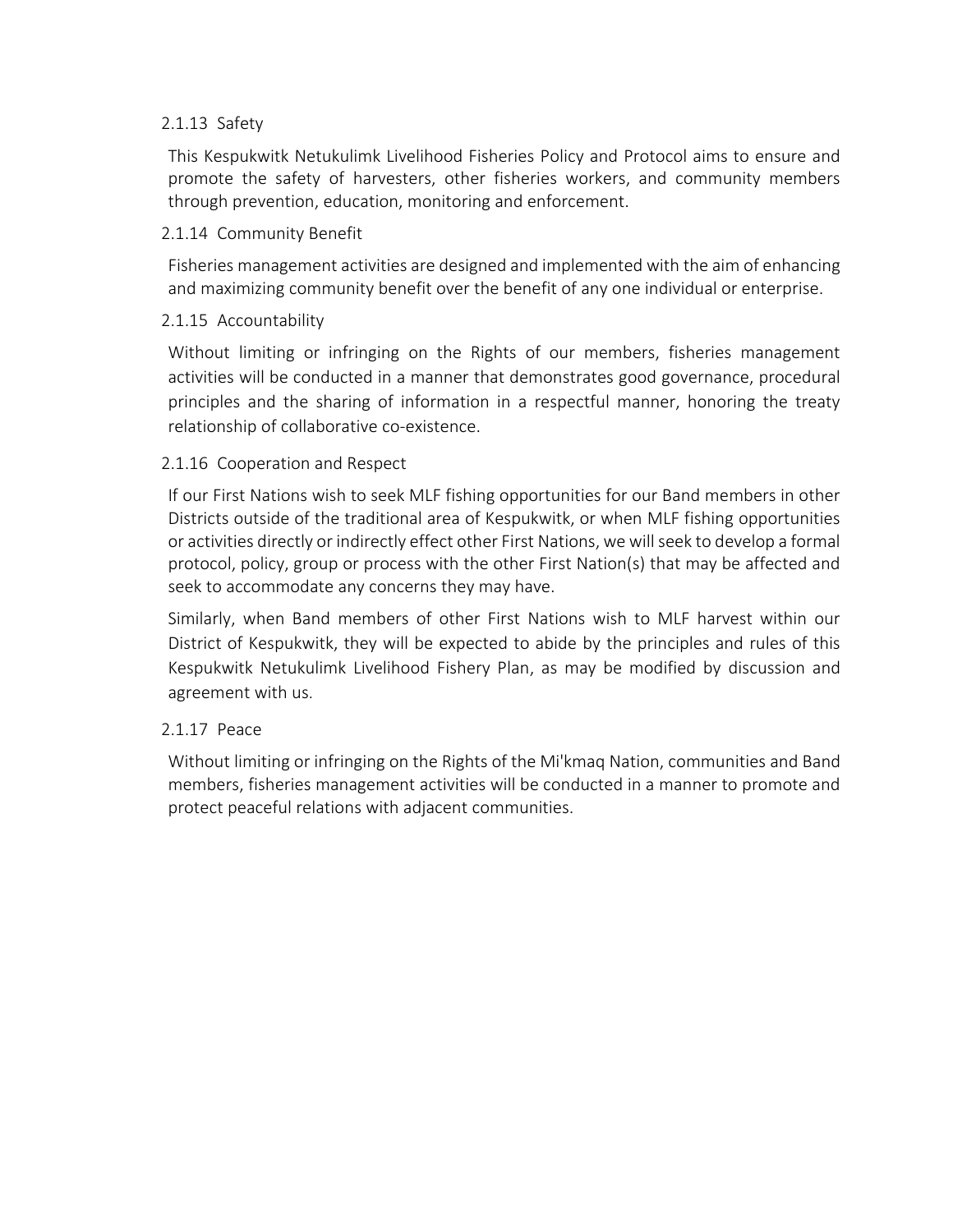# 3 PURPOSE AND INTERPRETATION

3.1 Mi'kmaq Netukulimk Livelihood fishing is a small scale, artisanal fishery with sale, trade and barter attributes, for any viable aquatic species, fished within and surrounding the traditional territory of Mi'kma'ki, using traditional and modern methods and techniques, practiced under the management and protection of First Nation Netukulimk livelihood fishery Plans, following the expectations of the Assembly of Nova Scotia Mi'kmaw Chiefs' Statement of Standards and the Mi'kmaq concept of Netukulimk, with the goal of improving the well-being of many Mi'kmaq individuals and their families.

Mi'kma'ki is comprised of seven Districts, of which we are principally involved in the District of Kespukwitk. We do not claim exclusive right to regulate the MLF activities of members of other First Nations when they are within our District. Our worldview principles are based on honour, cooperation, respect and traditional Mi'kmaw law.

When our Band members MLF harvest outside of our District, we expect to communicate with and develop protocols, policies, groups or processes with other First Nations that may be affected and seek to accommodate concerns they may have.

Similarly, we expect that members of other First Nations will abide by the principles and rules of this Kespukwitk Netukulimk Livelihood Fishery Plan when MLF harvesting in our District. If other First Nations wish their members to be able to MLF harvest in our District in a manner not contemplated by this Kespukwitk Netukulimk Livelihood Fishery Plan, their Chiefs and Councils will consult with us to develop protocols, policies, groups or processes as may be required to reflect changes accepted by discussion and agreement with us.

# *Purpose*

- 3.2 This Kespukwitk Livelihood Fisheries Policy and Protocol provides clarity on the roles and responsibilities of the Band Councils and community members with respect to implementing our inherent right to manage fisheries.
- 3.3 This Kespukwitk Livelihood Fisheries Policy and Protocol is a living document prepared to assist Mi'kmaq communities, Band Councils and Fisheries Departments in the development and implementation of livelihood fishing activities in our District by Mi'kmaq community members.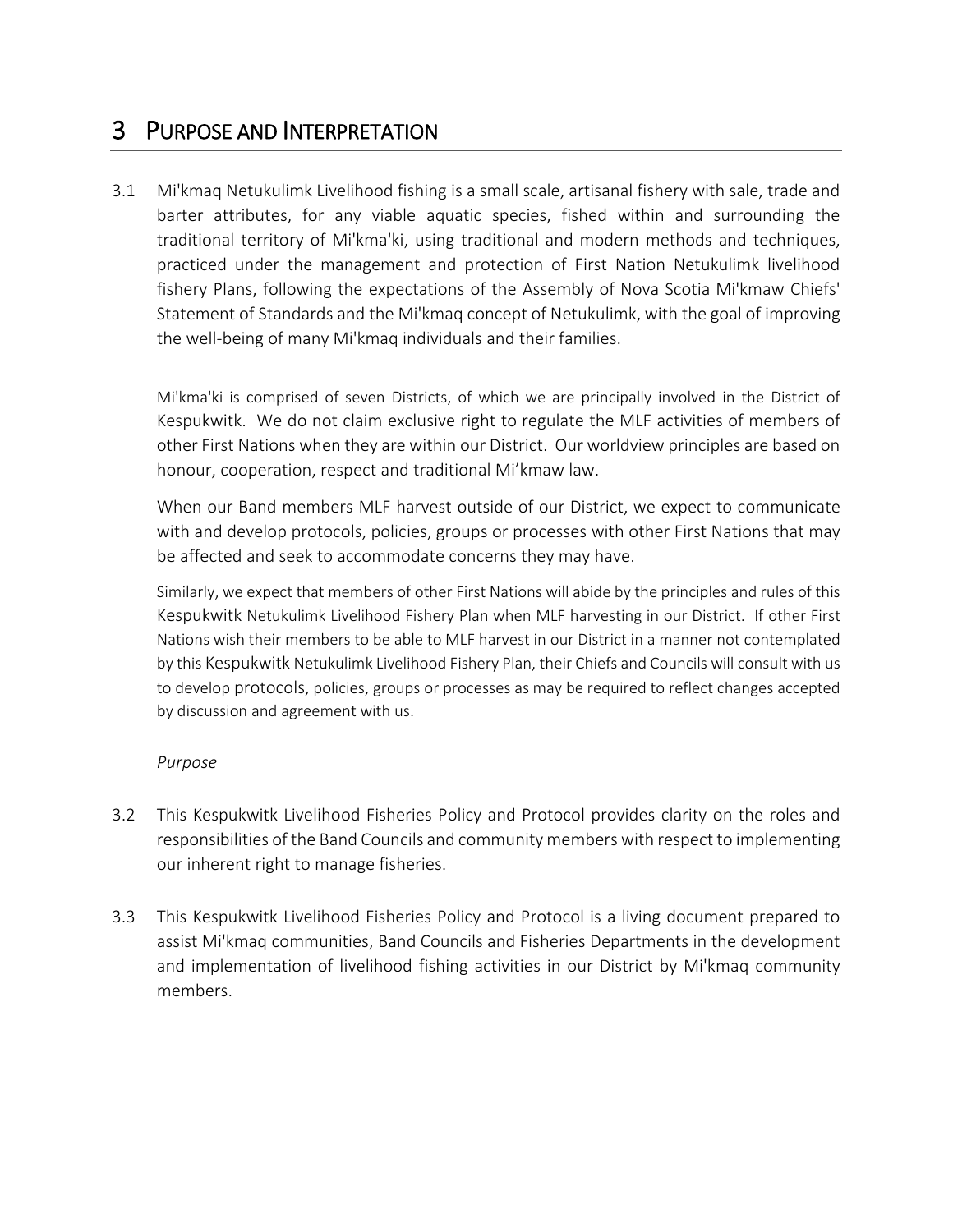### *Interpretation*

- 3.4 Our respective Chiefs and Councils remain solely responsible for the implementation of this Kespukwitk Livelihood Fisheries Policy and Protocol and associated Species-Specific Conditions and Harvest Plans for the respective members of each of our First Nations.
- 3.5 This Kespukwitk Livelihood Fisheries Policy and Protocol comes into force on the date of the Band Councils' Resolution adopting the Plan. Subsequent Harvest Plans and Conditions for access and use of individual species will be adopted on an annual basis or as needed from time to time.
- 3.6 This Kespukwitk Livelihood Fisheries Management Plan intends to create limits that could reasonably be expected to produce a moderate livelihood for individual Mi'kmaq families at present day standards who wish to harvest and sell fish for the livelihood of themselves and their families.
- 3.7 Members of our First Nations wishing to engage in a MLF harvest may only do so in compliance with this Kespukwitk Netukulimk Livelihood Fisheries Plan.
- 3.8 Mi'kmaq Band Members registered to fish under this Kespukwitk Netukulimk Livelihood Fisheries Policy and Protocol are expected to conduct harvesting activities in accordance with this Plan and, as such, shall demonstrate their commitment through formal acceptance of the terms and conditions of access.
- 3.9 This Kespukwitk Netukulimk Livelihood Fisheries Policy and Protocol is without prejudice to the rights of Mi'kmaq Band Members.

# *Region of Application*

- 3.10 This Kespukwitk Netukulimk Livelihood Fisheries Policy and Protocol shall apply in and throughout the watersheds within the traditional District of Kespukwitk, including all rivers, streams, brooks, lakes, bays, and estuaries in the District and its adjacent nearshore banks, offshore banks and other adjacent ocean space.
- 3.11 This region of applicability is a shared jurisdiction amongst our First Nations and with the federal and provincial governments and will involve effective communication and the development of collaborative arrangements to ensure the effective implementation of this Kespukwitk Netukulimk Livelihood Fisheries Policy and Protocol.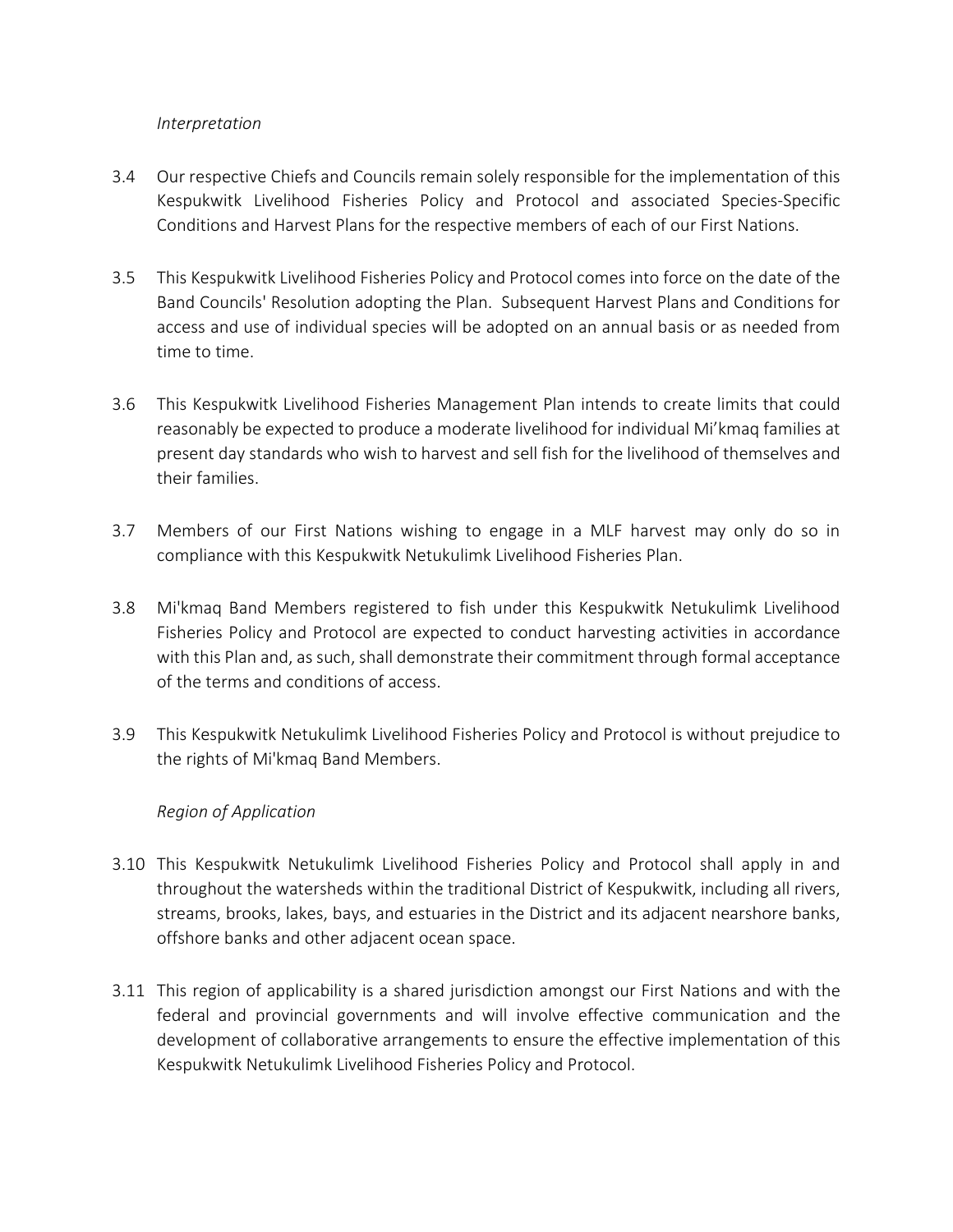# 4 DEFINITIONS

- 4.1 **Aboriginal Rights:** Aboriginal Rights refer to the practices, traditions and customs that distinguish Mi'kmaq culture and result from our ancestor's longstanding use and occupancy of the land and waters. Aboriginal Rights are protected under s.35 of the *Constitution Act*, 1982.
- 4.2 **Access**: Access refers to the authorization of Band harvesters to harvest within the traditional Mi'kmaq territory in accordance with Band Management Plans.
- 4.3 Allocation: Allocation refers to the distribution of opportunity for individuals to participate in livelihood fishing through the provisioning of fishery quotas according to species-specific harvest limits and total allowable catches.
- 4.4 Chief and Council: The Chief and Council of each First Nation is responsible for the governance and administration of the First Nation, including in the exercise by its members of Aboriginal Rights and Treaty Rights, and may, upon direction from the Band Council, include an authorized delegate/agent of the Band Council.
- 4.5 Kespukwitk Bands or First Nations: any of Acadia First Nation, Bear River First Nation or First Nation, or them acting together, as applicable.
- 4.6 Communal use: Communal use includes the shared use of harvest for food, social and ceremonial purposes as set out by the Band Council.
- 4.7 Community management structure: to be defined
- 4.8 Community Fishers Committee: A band member established, Community endorsed, committee of harvesters, fishers, knowledge keepers, elders and youth.
- 4.9 **Conservation**: Conservation means protection and preservation of the integrity of the resource and its ecosystem. Conservation of fisheries resources is important for the protection of Aboriginal Rights and Treaty Rights in perpetuity.
- 4.10 **Designated Captain**: The person who is responsible for the day to day operations of a vessel during fishing activities, under the general supervision of the Band Council or their designate.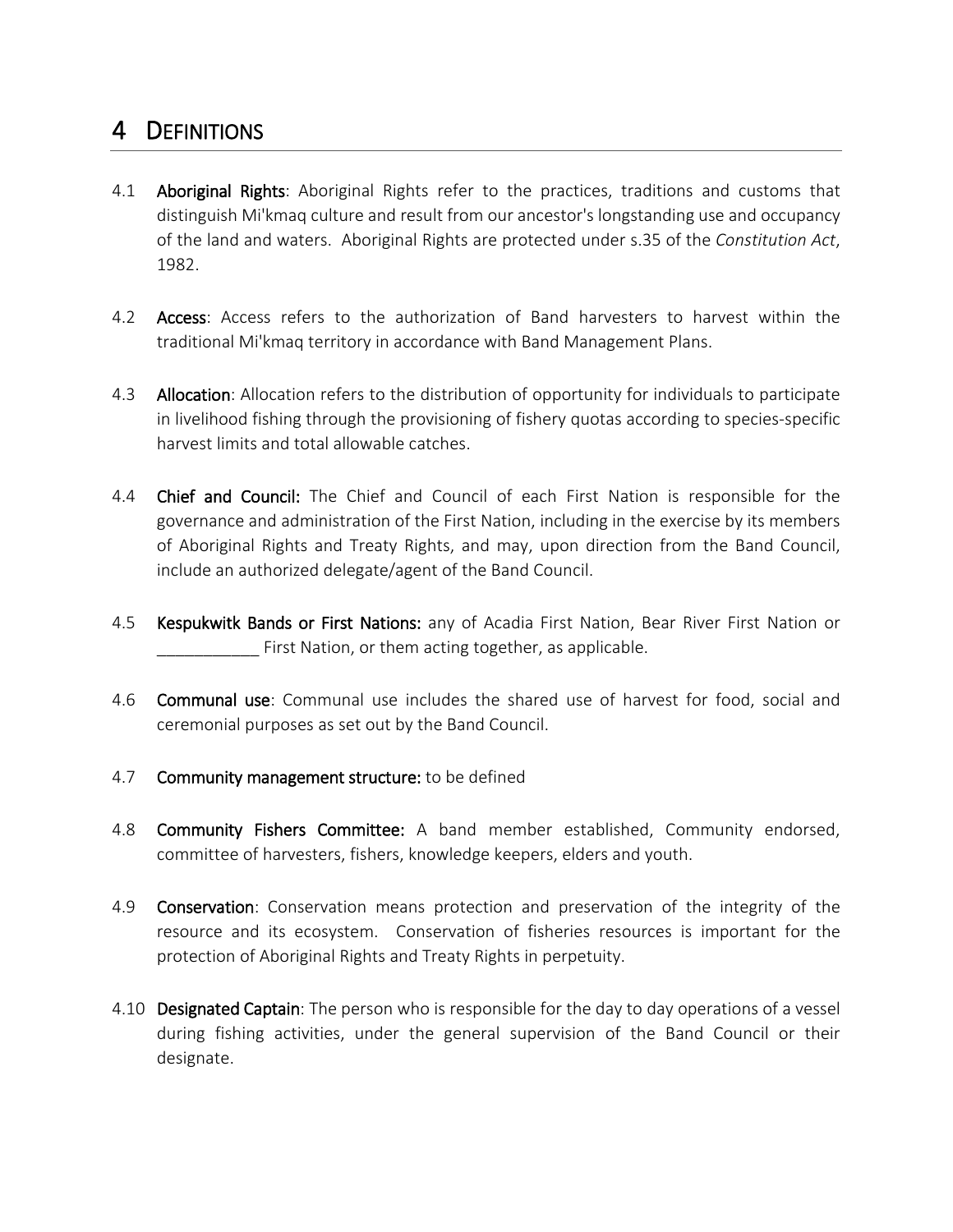- 4.11 **Kespukwitk** is one of the traditional Districts of the Mi'kmaq Nation.
- 4.12 Livelihood: Livelihood refers to any and all means of securing the necessities of life, including food, water, shelter, clothing, and other desirables. A livelihood is more than employment and income which are terms that are often used to limit a livelihood. A livelihood is made up of the capabilities, activities, and assets, including material and social resources that contribute to a means of living in a comfortable, secure, socially, and culturally relevant way.
- 4.13 **Management**: Management is the application of specific rules and regulations designed to meet the goals and objectives set by communities for our fisheries.
- 4.14 Member or harvester: a member of a First Nation.
- 4.15 Mentor: Mentor means any person (Band member only) who is hired to provide training and advisory support to fisheries staff, harvesters, seafood buyers, or seafood processors from the Bands.
- 4.16 Personal Use: Personal use includes use of harvest for food, social and ceremonial purposes.
- 4.17 Treaty Rights: Treaty Rights arise from constitutionally recognized and negotiated agreements between the Crown, Indigenous peoples, and provinces or territories that define ongoing rights and obligations of all parties (also known as treaties). Mi'kmaq Treaty Rights emerge from those set out in the Covenant Chain of Treaties (1725-61). These include the right to harvest and sell all those resources harvested and sold by Mi'kmaq at the time the treaties were signed.
- 4.18 **UNDRIP:** The United Nations Declaration on the Rights of Indigenous Peoples (UNDRIP) is a non-legally binding resolution passed by the UN General Assembly in September 2007 that outlines protection of the rights of Indigenous peoples. Canada has committed to the principles of UNDRIP, further referenced in the September 23, 2020 throne speech, delivered by Gov. Gen. Julie Payette.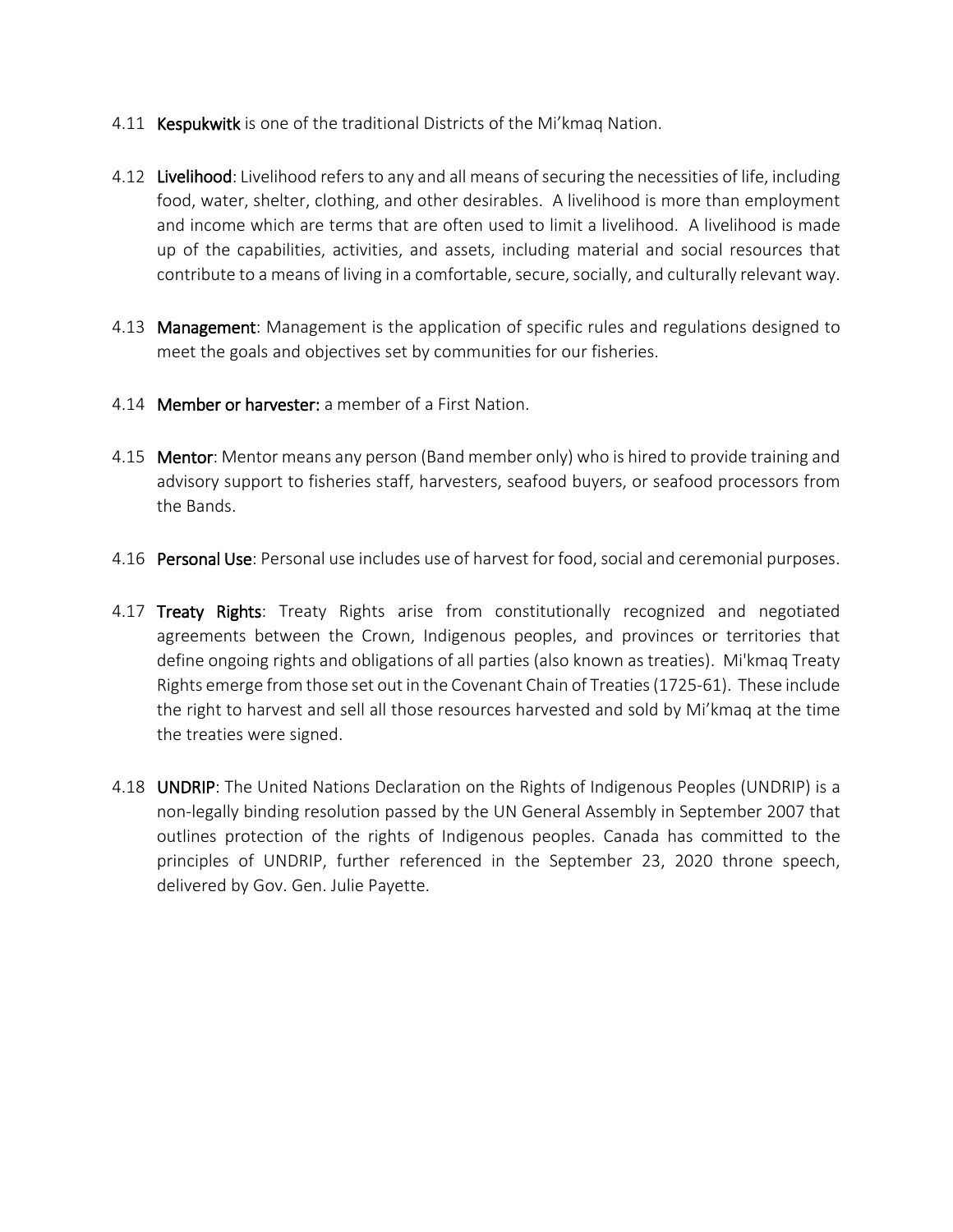# 5 OBJECTIVES

- 5.1 The Fishery Management Objectives are established to ensure the effective sustainable management of the MLF fishery. These objectives are consistent with the principles of Netukulimk, traditional Mi'kmaw law and advance those defined in the United Nations Declaration on the Rights of Indigenous Peoples, the terms outlined in the 1999 Supreme Court of Canada Marshall decision and form the basis for fishery decision-making within Mi'kmaq First Nations.
- 5.2 The Objectives for the Kespukwitk Netukulimk Livelihood Fishery are as follows:
	- To ensure conservation of the resource and to protect and exercise Mi'kmaq Treaty and Aboriginal Rights to harvest natural resources for the benefit of the community and its members.
	- To conduct the MLF fishery in a manner consistent with the parameters outlined in the Marshall II clarification decision (SCC, [1999] 3 SCR 533), in particular,
		- o Fishing of species of historical importance and evidence (para 19-20)
		- o Consideration of the conservation of the resource (para 42)
		- o Consideration of first access of Aboriginal rights to the resources (para 38)
		- o Respecting traditional fishing grounds (para 38)
		- o Using catch limits needed to acquire necessaries (para 37).
	- To conduct the MLF fishery in a manner consistent with the opportunities outlined in the Marshall decision, in particular,
		- o Recognition of the authority of the Mi'kmaq community (para 17), while at the same time respecting DFO's important role in the fisheries to protect them while honoring the intent of a treaty relationship; and
		- o Incorporation of Mi'kmaw conservation and management techniques (para 44(e)).
	- To alleviate family poverty and advance the size and security of the grassroots within the Mi'kmaq communities.
	- To promote community adherence to traditional Mi'kmaq law and the principles of Netukulimk.
	- To contribute to the social and economic well being of the community.
	- To develop and promote livelihood fishing activities that will provide stable and effective employment and income for community members.
	- To contribute to the spiritual well-being of members through the exercise of traditional activities and Rights.
	- To ensure the community and harvester safety are protected.
	- To have economically self-sufficient fishing operations, including management and administration.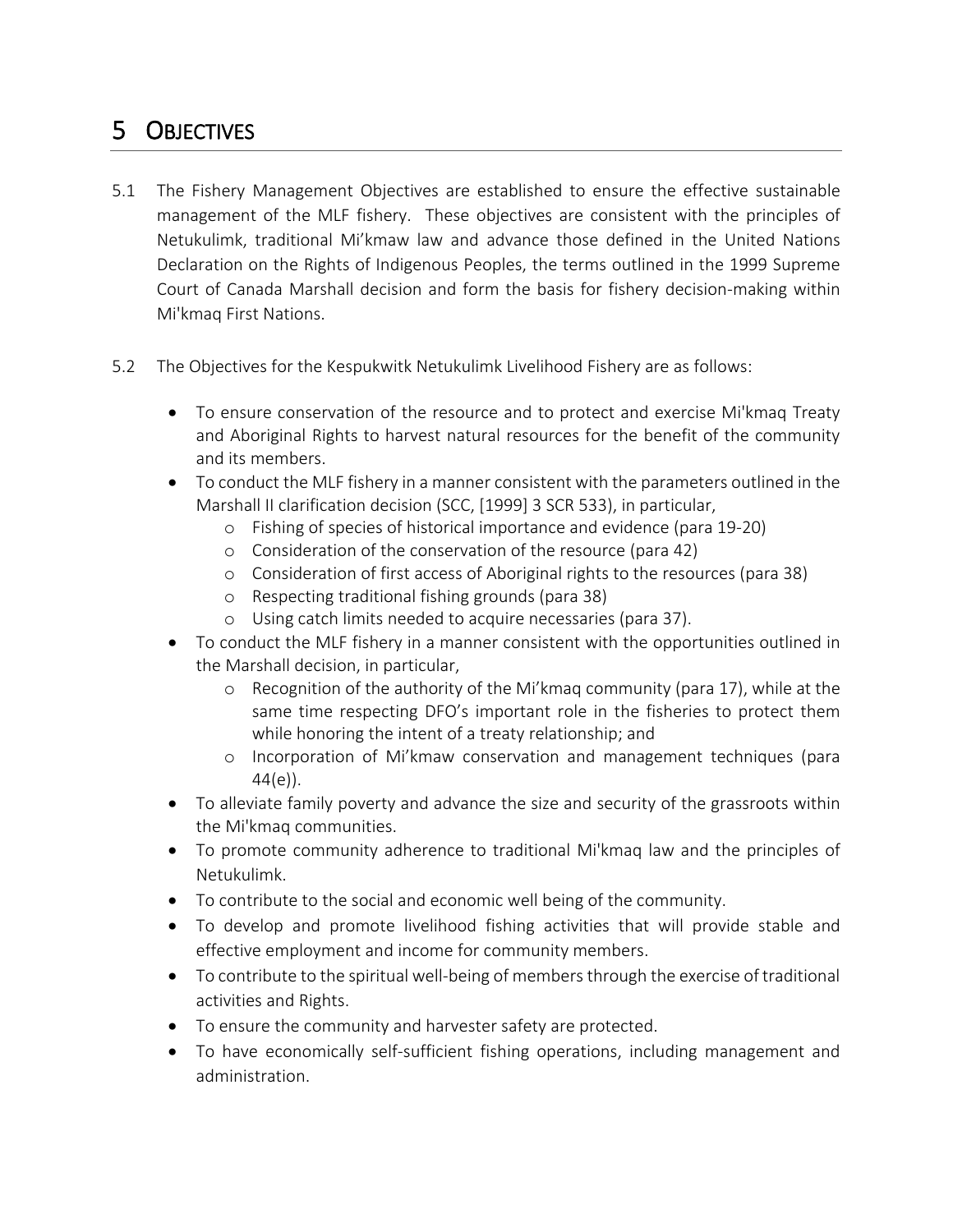# 6 ROLES AND RESPONSIBILITIES

- 6.1 Each Kespukwitk Chief and Council or its designate will be responsible for establishing Bandspecific policies regarding the purpose and procedures for fish harvesting by community members.
- 6.2 Each Kespukwitk Chief and Council or its designate will establish Band-specific governance rules and regulations that will promote fisheries and other resource-based businesses within the community.
- 6.3 Each Kespukwitk Chief and Council or its designate will be responsible for the determination of species-specific harvest limits and total allowable catches which could reasonably be expected to produce a moderate livelihood. These limits may be determined through:
	- 2 eyed ways of knowing, which respects Mi'kmaq knowledge
	- Negotiation amongst and between First Nations
	- Negotiation with the Government of Canada
- 6.4 Each Kespukwitk Chief and Council or its designate will be responsible for developing and adopting access and harvesting conditions and harvest plans for each individual fisheries species that may be harvested by Band members for their consumption and sharing or livelihood use.
- 6.5 A Kespukwitk Chief and Council or its designate may establish criteria for the sharing of catches from species-specific harvesting activities to ensure sustainability and acquisition of family necessities in accordance with the principles of this Plan.
- 6.6 A Kespukwitk Chief and Council or its designate may enter into co-management arrangements with Crown in Right of Canada and the Crown in Right of Nova Scotia in the interest of conservation and management of fisheries resources.
- 6.7 A Kespukwitk Chief and Council or its designate may enter into business arrangements within commercial enterprises in accordance with the principles of this Kespukwitk Livelihood Fisheries Policy and Protocol.
- 6.8 A Kespukwitk Chief and Council or its designate may establish criteria for species-specific harvesting activity that will promote intergenerational traditional knowledge transfer amongst Band members.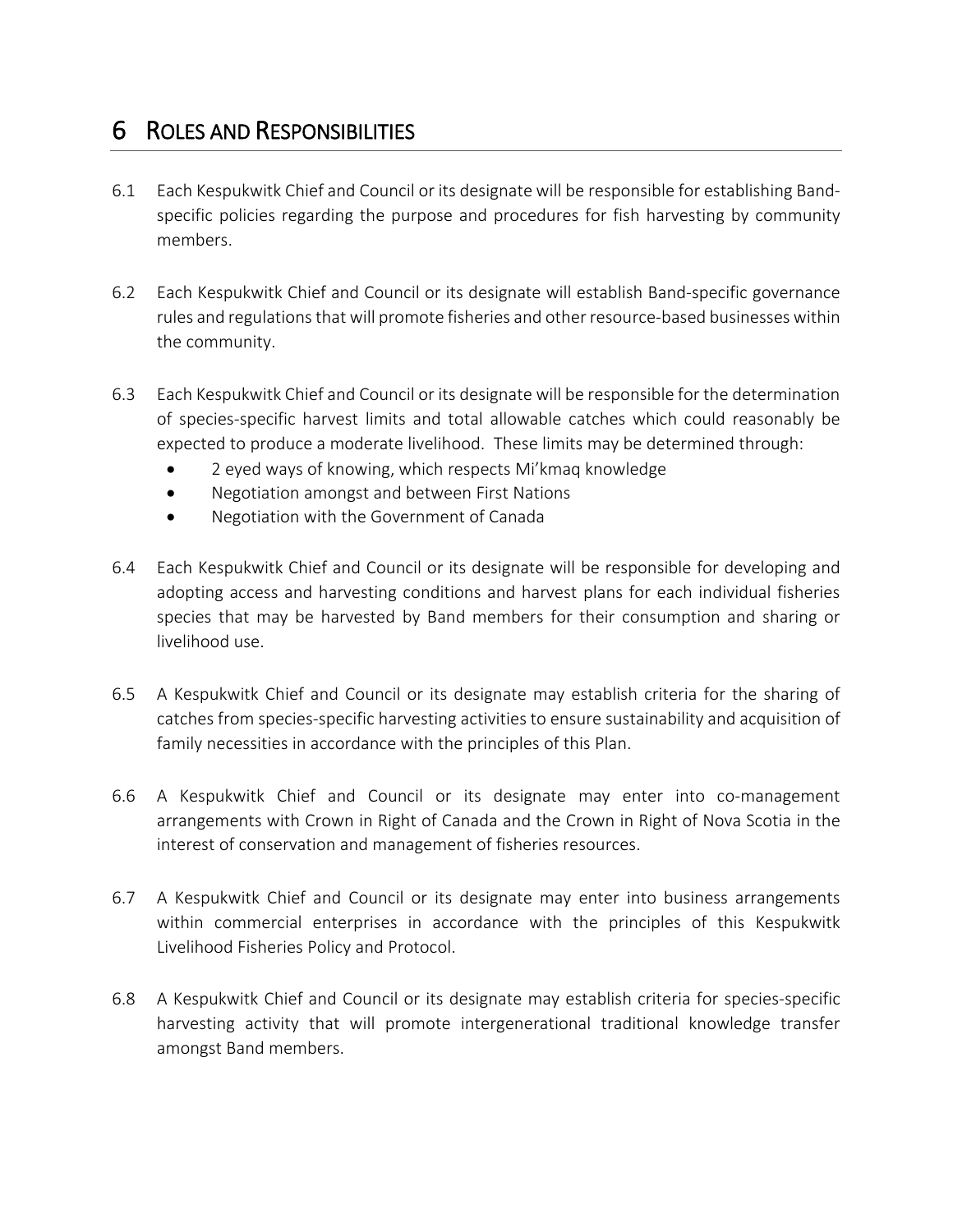- 6.9 Each Kespukwitk Chief and Council or its designate will monitor the harvesting activities of the Band members conducting activities under this Plan. The Band Councils may hire personnel, expand the capacity of Aboriginal Guardians, or enter into co-management monitoring arrangements to conduct monitoring activities.
- 6.10 Each Kespukwitk Chief and Council or its designate will have the responsibility to promote and encourage compliance with this Management Plan. Accordingly, Band Councils, appointed personal or Aboriginal Guardians, may conduct patrols, surveillance, and enforcement activities.
- 6.11 A Kespukwitk Chief and Council or its designate may enter into a formal arrangement with appropriate private sector companies or federal/provincial government departments to provide compliance control (enforcement) services related to this Plan.
- 6.12 A Kespukwitk Chief and Council or its designate may employ the necessary professional fisheries management personnel to oversee and implement the community management plan.
- 6.13 A Kespukwitk Chief and Council or its designate may employ the necessary personnel to coordinate scientific activities and to coordinate initiatives with agencies outside of the Band.
- 6.14 A Kespukwitk Chief and Council or its designate may for conservation or safety concerns alter the time, duration or areas in which fisheries harvesting can occur.
- 6.15 Each Kespukwitk Chief and Council or its designate will provide public notice of any changes to the KESPUKWITK LIVELIHOOD FISHERIES PLAN including, but not limited to changes to fishing times, duration, or areas. Notice will be provided to registered fishers in writing and a notice will be posted on the community bulletin board at the respective Band Offices, or another acceptable space for member access.
- 6.16 In the fulfillment of its mandate, a Kespukwitk Chief and Council may also:
	- Promote traditional values and practices (Netukulimk) that protect the fishery and the environment;
	- Conduct resource assessments and inventories;
	- Engage in scientific activities for the purpose of establishing harvesting limits;
	- Identify special protection zones;
	- Conduct restoration and enhancement activities as required;
	- Examine alternative harvesting techniques;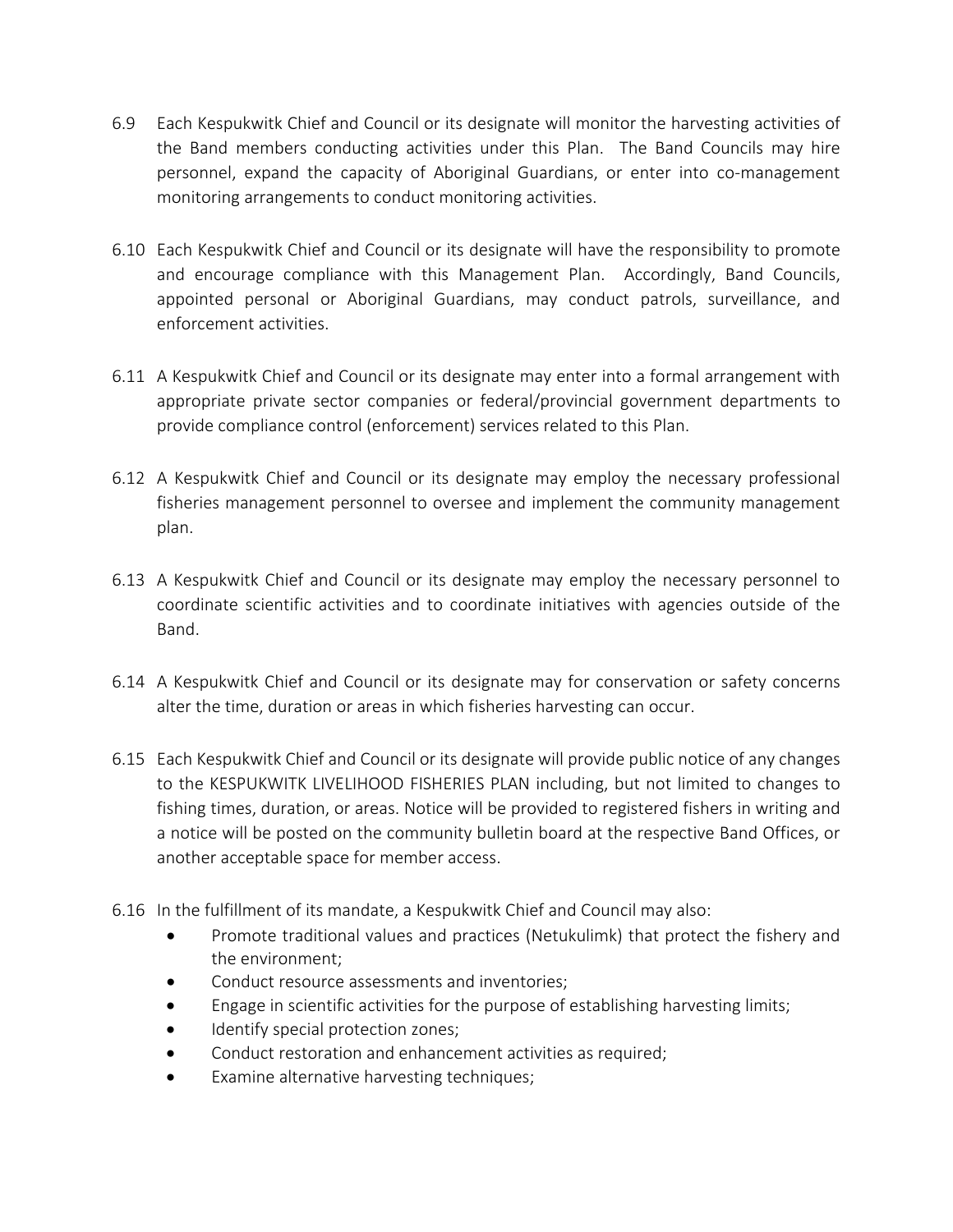- Encourage the development of pre-and post-harvest commercial components to the Band's fishery; and,
- Establish a Netukulimk livelihood fishery management committee, or a joint management committee between the three First Nations, which will be chaired by the Fisheries Director. The Council at their discretion may invite representatives from other Mi'kmaq agencies, federal and provincial government departments, or commercial fishers' associations to participate on the committee.

# *Species-specific Harvest Plans and Conditions*

- 6.17 Each Kespukwitk Chief and Council or its designate will provide limits defined within the KESPUKWITK LIVELIHOOD FISHERIES PLAN in accordance with Species-specific Harvest Management Plans that apply to fisheries harvesting by Band members for any given year.
- 6.18 A Kespukwitk Chief and Council or its designate may establish Local Fisheries Management Committees or authorized delegate/agent of the Band Council to monitor and oversee the implementation of fisheries management activities. The Fisheries Director or his/her designate may act as the Chair of the Committee.
- 6.19 A Kespukwitk Chief and Council or its designate may prepare resource materials and hold public meetings or meet with a organized group of Band fisher representatives, or established Community Fishers Committee, for the purpose of establishing, where appropriate, common procedures, criteria, and objectives for individual species harvesting activities, which will be set out in the form of Species-specific Harvest Management Plans.
- 6.20 Species-specific Harvest Management Plans will be developed in consultation with members and the Community Fishers Committee, and will be provided to members in advance of the applicable season.
- 6.21 Species-specific Harvest Management Plans may include:
	- Statement of the Community's Fisheries Objectives
	- Rules and regulations concerning eligibility to access the Band fishery
	- Harvest regulations and procedures for the Netukulimk livelihood fishery
	- Marketing guidelines/procedures
	- Allocation rules and procedures
	- Safety requirements and procedures
	- Community support activities (contributions for development support)
	- Food fishery rules and regulations
	- Conflict resolution procedures
	- A list of fishers designated for the current year, including details of the individual allocations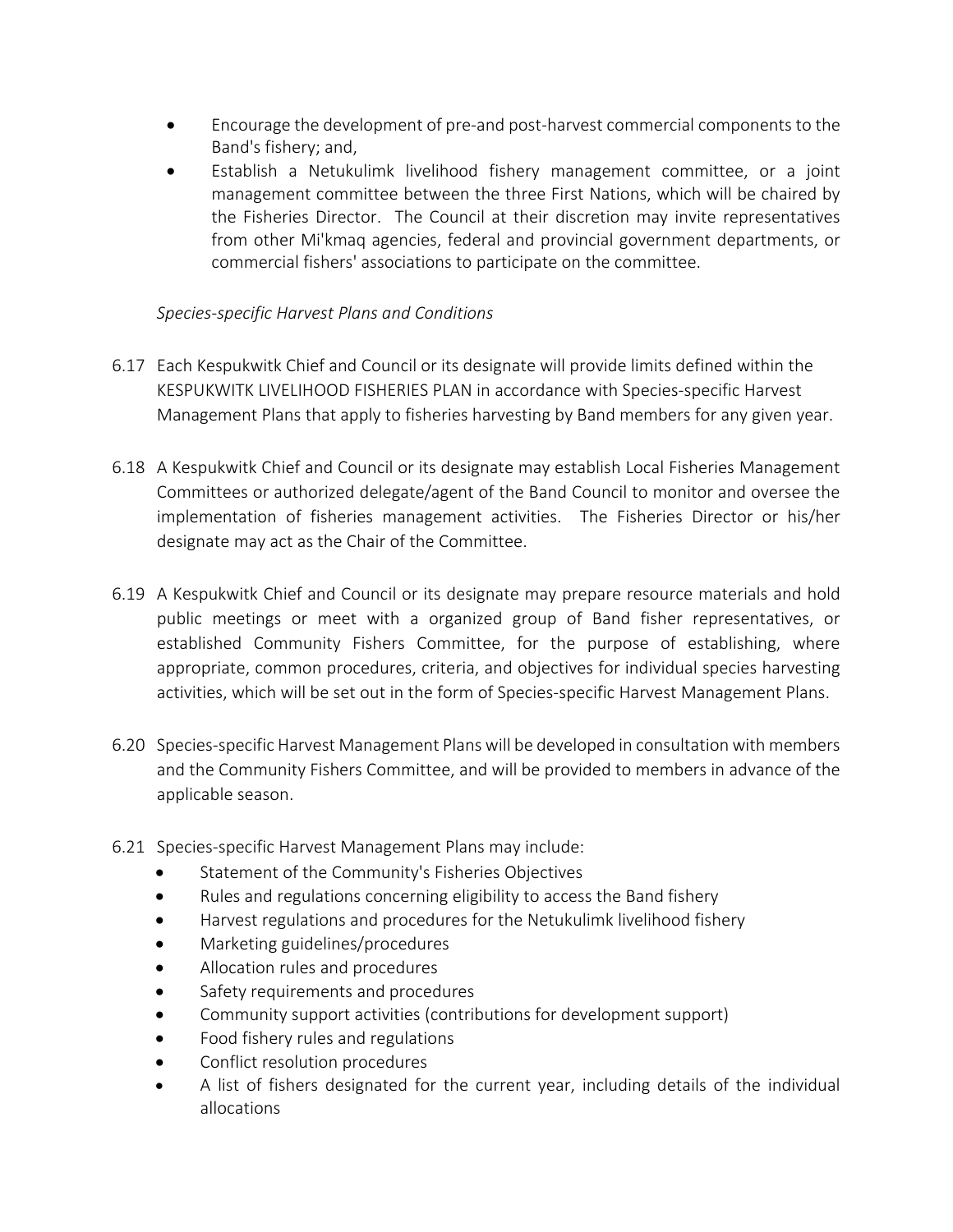6.22 A Kespukwitk Band Council may, due to extenuating circumstances, alter the Species-specific Harvest Management Plans during the season. Except in cases of urgency, all amendments will be made through the Community Fishers Committee, and an open public meeting and drafting of an Amendment to the Harvest Management Plan. The Council will provide public notice of any changes to the Harvest Plan by posting the Amendment in a conspicuous place at the respective Band Offices, and through the issuance of a special community newsletter.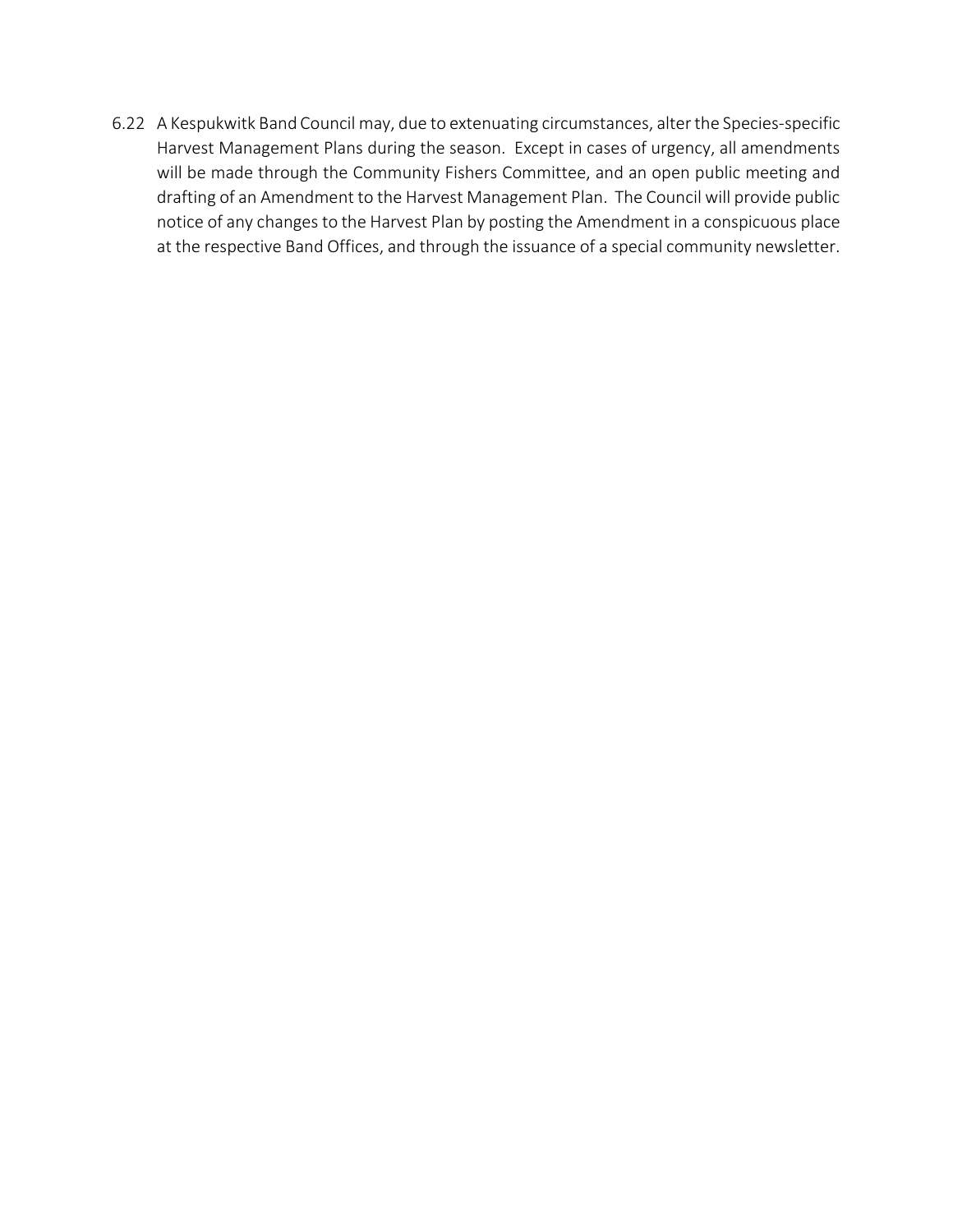# 7 ACCESS AND ALLOCATION

### *Registration*

- 7.1 Band members who desire to conduct livelihood fishing activity under this Plan must register with and be approved by their Kespukwitk Band Council.
- 7.2 The Kespukwitk Chief and Council will communicate to the Community Fishers Committee and post a public notice for applications for access to Species-specific livelihood fisheries. Public notice will include explanation of application procedures.
- 7.3 All applications shall contain, as a minimum, the names of all persons who will be involved with the access allocation (captain and crew), intended location of the fishing activity, start and end date of fishing, name and specifications of the vessel, number of traps and/or fishing gear, and name and role of any mentor/trainers who will be involved with the fishing activity.
- 7.4 Complete applications will be reviewed and written notice of acceptance will be provided to the applicant. Authorizations, registrations, licenses or approvals issued to MLF harvesters are not transferable.

#### *Guidelines for access:*

- 7.5 All harvesters must pay any administration fees or sharing arrangements set by their Kespukwitk Chief and Council for MLF tags or replacement tags, log books or other reporting requirements, or to contribute towards the expense of monitoring, enforcement or defence activities.
- 7.6 The Kespukwitk Chief and Council may establish minimum ages for individuals to access the Netukulimk livelihood fishery. Minimum ages for access will be set out in the LIVELIHOOD FISHERIES PLAN Specific-species Conditions.
- 7.7 Harvesters are not and shall not be deemed to be employees or agents of the First Nation nor Band Council and shall save harmless the Band Council and the First Nation.
- 7.8 All harvesters must possess fishing gear or demonstrate the capacity to obtain required fishing gear or equipment prior to the granting of access by their Kespukwitk Band Council.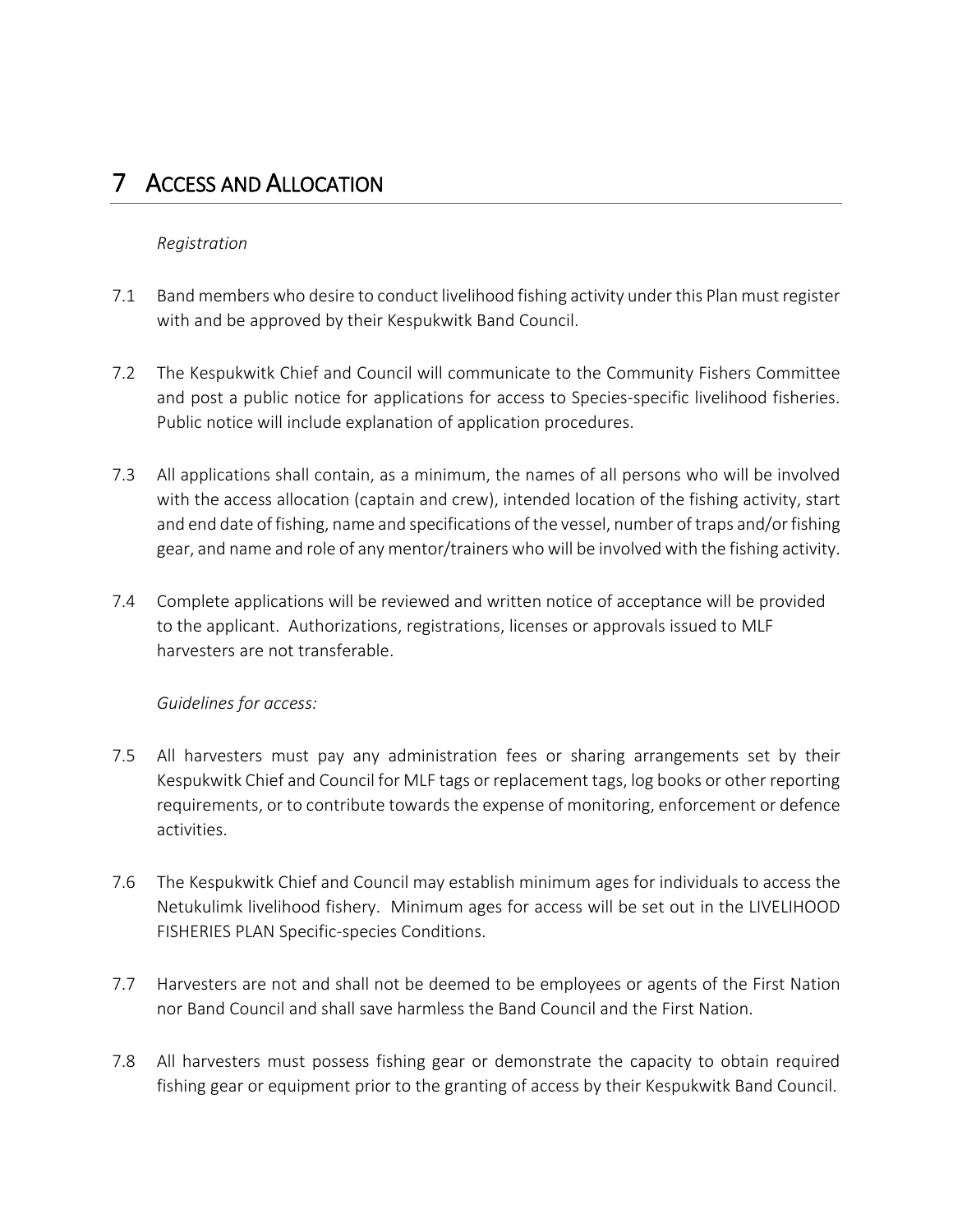- 7.9 All harvesters must meet the following criteria:
	- Be a member of a Kespukwitk Band.
	- Possess a valid MED certificate.
	- Have demonstrated fishing experience, or willingness to fish with a mentor.
	- Have demonstrated capacity to use and operate vessels and/or gear to be used in the fishery.
	- Any other criteria that may be established by their Chief and Council from time to time.
- 7.10 The Kespukwitk Chief and Council may waive the requirement of valid MED certificates for an individual harvester depending on the size of vessel used by the harvester and the time or location of fishing activity. Waiver of the requirement will be provided to the harvester in writing by the Chief and Council.
- 7.11 Designated captains shall be in charge of all vessel operations during harvesting activities. Designated Captains are not employees or agents of their Band or Band Council.
- 7.12 Unless otherwise agreed upon in writing by the Kespukwitk Band Council, traps can not be fished unless the harvester to whom the tags were allocated is on the vessel.
- 7.13 All harvesters must have their Band card and fishery registration papers with them during harvesting activities.

*Safety Considerations:*

- 7.14 For Fisheries that require the use of a fishing vessel, harvesters must follow recommended safety requirements, including as a minimum Transport Canada Life Saving Equipment Requirements based on vessel size and classification.
- 7.15 Harvesters are to demonstrate Certification that shows that a crew has at least the minimum level of training required that is mandatory for all non-pleasure vessel crews in three areas:

7.15.1 *First aid* – At least one crew member must hold a valid certificate in marine basic first aid while a vessel is engaged on a Near Coastal Voyage, Class 2, or Sheltered Waters Voyage. A valid marine advanced first aid course is required for vessels engaged on a Near Coastal Voyage, Class 1. In some cases, a first aid training course (2 days as a minimum) recognized by a province or territory is acceptable

7.15.2 *Operator competency* – The operator of the vessel must be certified at the appropriate level, or higher, for the size and type of vessel and the voyage that is being undertaken.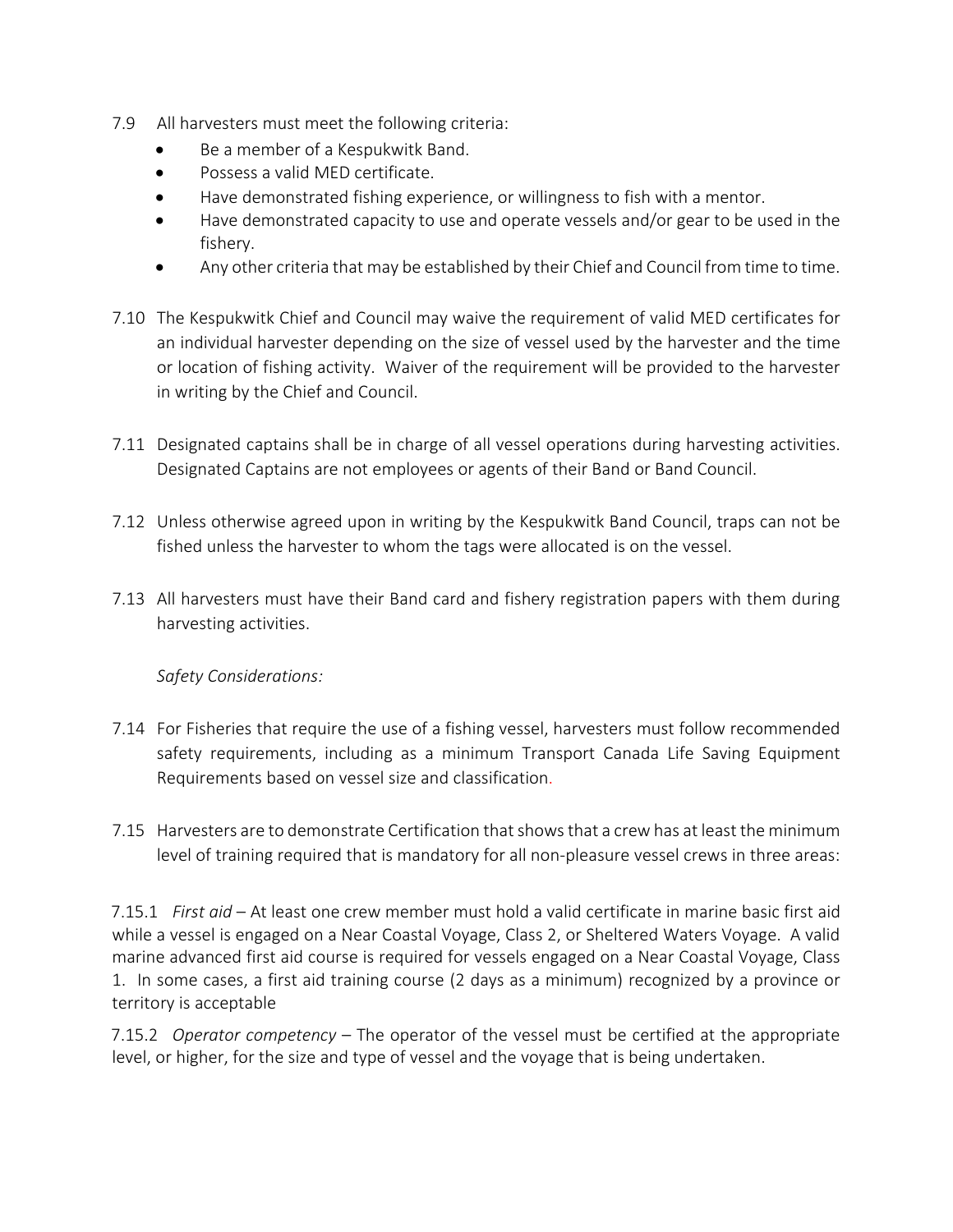7.15.3 *Basic safety training* – The owner and operator must make sure that all crew members receive on board familiarization and safety training before they start to perform any assigned function.

7.16 Unless the level of operator competency required is a Pleasure Craft Operator Card (PCOC), each crew member must also obtain a certificate in basic safety training, also known as MED or Marine Emergency Duties, before completing six months of sea service.

# *Guidelines for allocation in a Quota Fishery*

- 7.17 Fisheries where the harvesting activities by Kespukwitk Band Members may be responsible for endangering fish stocks or wildlife populations may be managed as quota fisheries.
- 7.18 In quota fisheries, the total allocation of harvest limits will not exceed the total amount set by the Kespukwitk Band Councils with recommendations from the Community Fishers Committee, through research and negotiation.
- 7.19 In quota fisheries, registered harvesters with designated access must request an allocation from the Kespukwitk Band Councils. That request for allocation must include:
	- The name and number of vessel and/or gear to be used for the access,
	- The amount and type of fishing gear that will be used,
	- A list of all Band members who will be involved in the harvesting activity,
	- The port or location from which fishing activity will be conducted, and
	- The names of any Band trainers to be employed through the access as mentors, along with detailed mentorship training plan.

# *Loss of access:*

- 7.20 Specific criteria (indicators) will be determined by the Kespukwitk Chief and Councils and the Community Fishers Committee, to determine whether fishers are fishing in an acceptable manner. In the interim period, until such a time that a graduated sanctions policy is developed, access may be removed or suspended for fishing in a manner contrary to the Kespukwitk Livelihood Fisheries Policy and Protocol.
- 7.21 In the event that a Band or Band Council become aware of or have reasonable cause to believe by their harvesters or Designated Captains are using or under the influence of drugs, alcohol or other intoxicants, then for safety purposes, their Chief and Council may suspend, remove or deny access to the MLF harvest.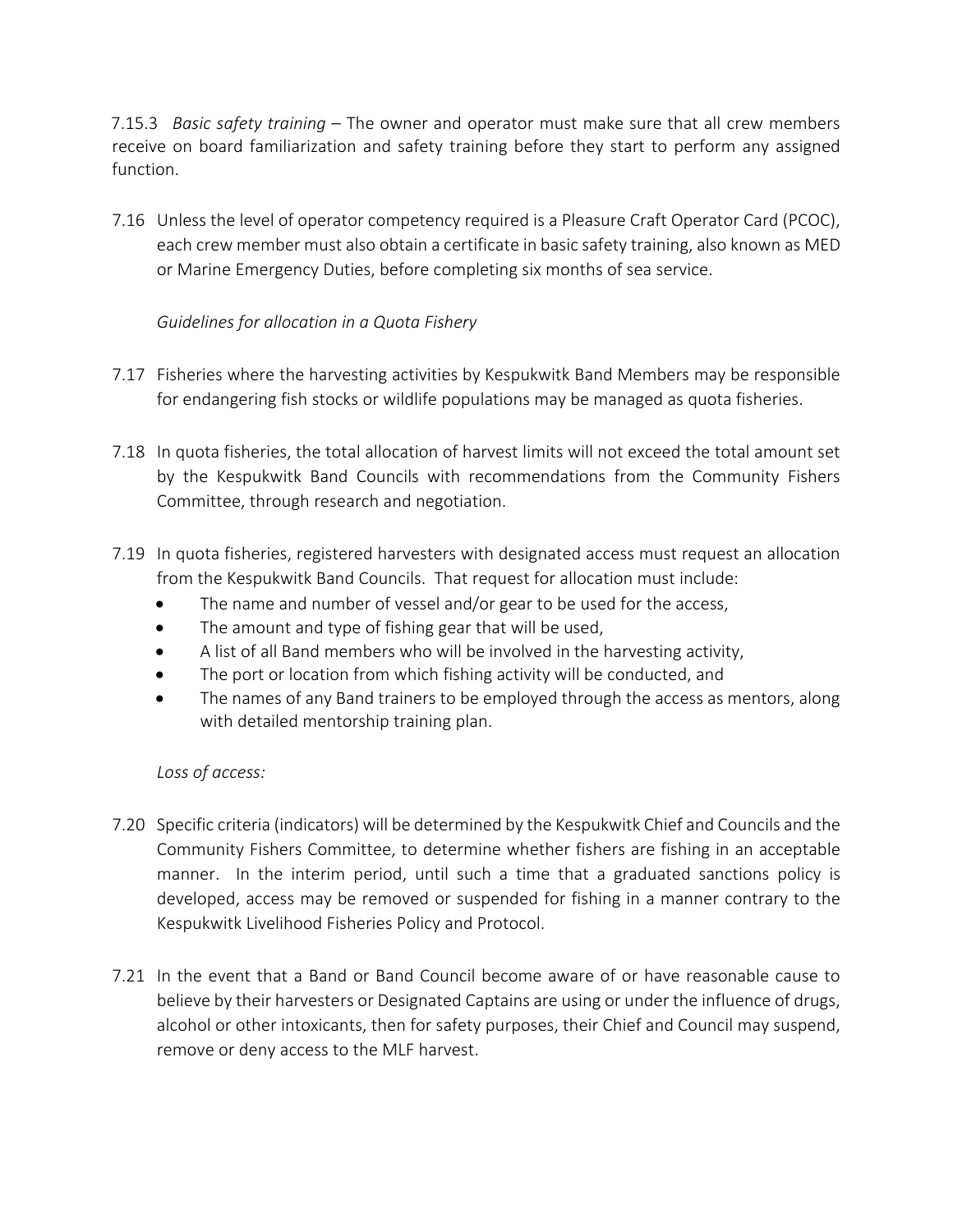- 7.22 Harvesters who do not conduct fishing activities in a manner that is consistent with the principles and objectives of this Plan, as determined by the Kespukwitk Band Councils, may have their access to the Netukulimk livelihood fishery temporarily restricted or suspended.
- 7.23 In the instance of repeated instances of improper fishing based on First Nation community standards and understandings or serious conservation or safety issues, the affected Chief and Council may suspend or permanently remove a Band member's access to the Kespukwitk Netukulimk livelihood fishery.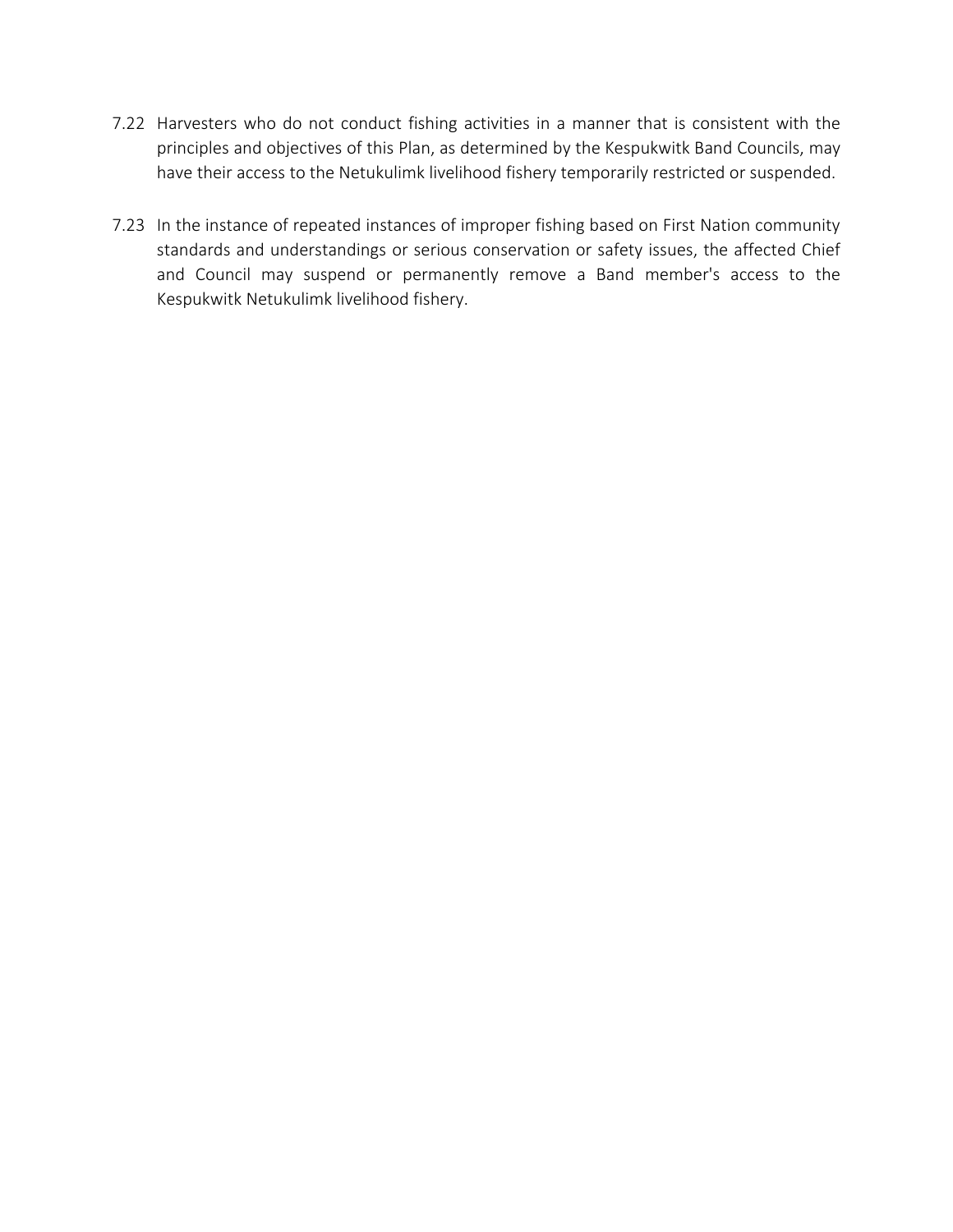# 8 HARVEST UTILIZATION

- 8.1 The use of all fishery harvests will be for the benefit of the harvesters and their families in accordance with the principles and objectives of this Plan and Species-specific Harvest Plans.
- 8.2 Harvesters may freely share their catch within the community.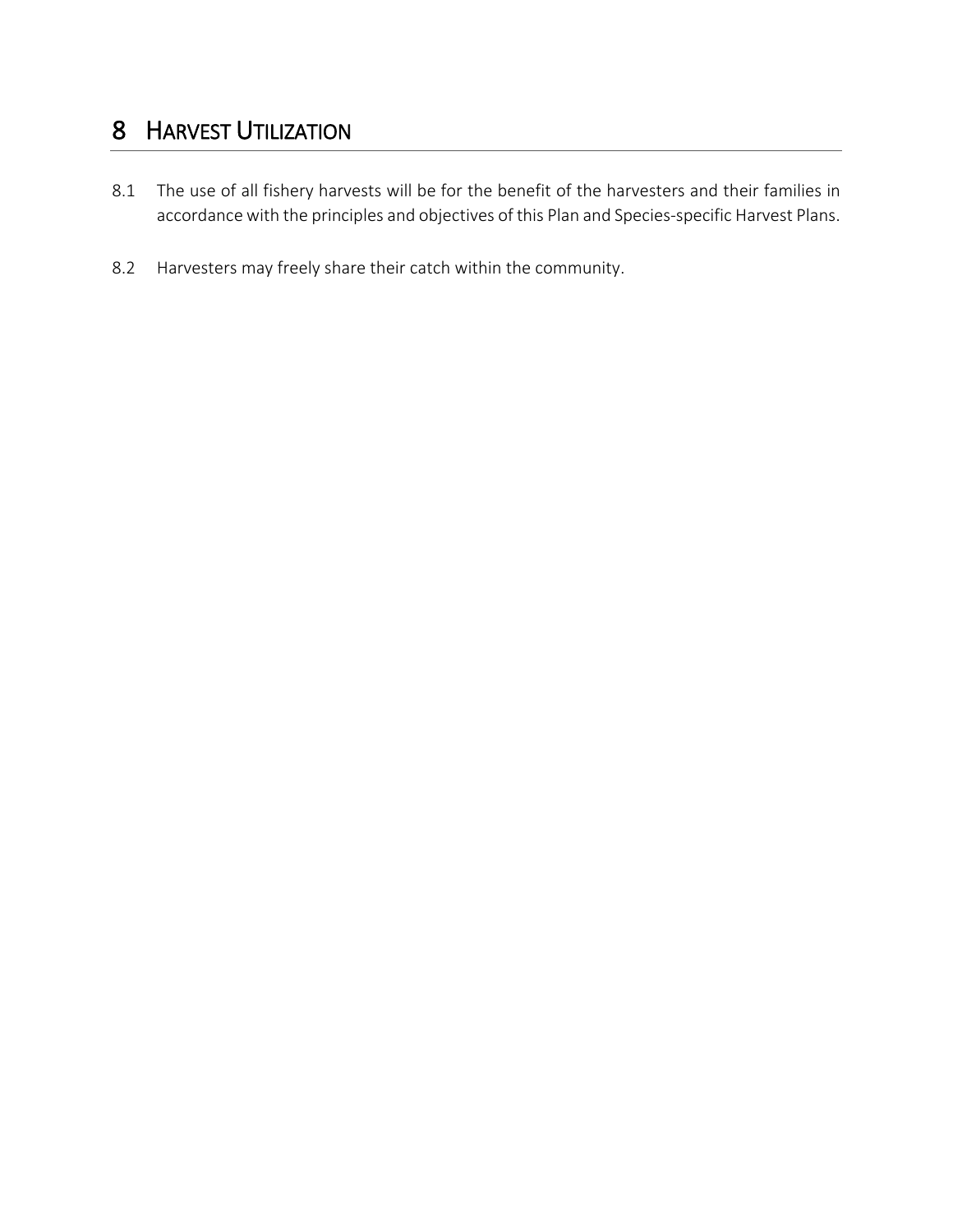# 9 MONITORING

- 9.1 All fisheries will be monitored to determine fishery performance (economic, social), state of the fishery (biological, economic), contribution to the family and community spiritual and cultural well-being, and identification of new opportunities for the community.
- 9.2 Harvesters will be required to provide reports on the location of harvesting activity and catches to the Band Council or authorized delegate/agent of the Band Council.
- 9.3 Monitoring may be conducted through the collection of log sheets or logbooks that are provided by the Kespukwitk Band Councils or their designate or such other methods determined by the Kespukwitk Band Councils.
- 9.4 No person or agency other than personnel duly appointed by the respective Kespukwitk Chief and Council or its designate shall monitor or enforce activities pursuant to this Plan, unless requested in writing by the Band Council.
- 9.5 In some instances, all catches may be logged by a designated personnel at the point of landing as set out in the Species-specific Harvest Plans.
- 9.6 In some instances, electronic monitoring procedures may be required including, but not limited to video logs of harvesting activities or dockside monitoring of unloading catch as set out in the Species-specific Harvest Plans.
- 9.7 All harvesters must provide access to their vessels and activities to Band-hired Monitors for the purposes of observing and monitoring.
- 9.8 All data and information compiled by monitoring activities will be reviewed and stored by the Kespukwitk Band Councils or their designate.
- 9.9 Information regarding individual harvesters or individual harvesting activities will be treated as confidential and will not be released to the public, including necessary data for stock assessments that align with DFO science collection/reporting deadlines. Only aggregated data from monitoring will be released to any third party.